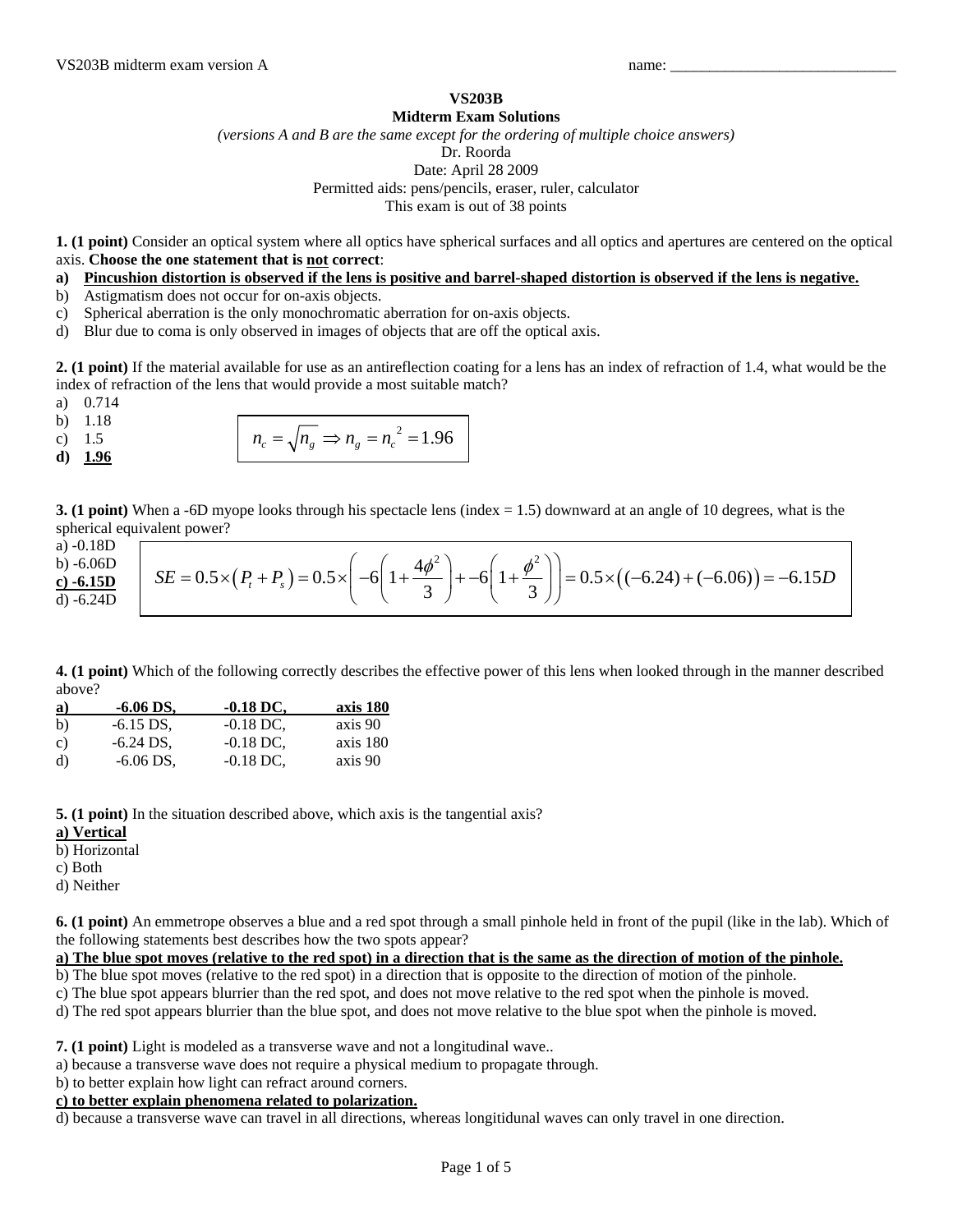**8. (8 points total)** The silicone polymer used by Advanced Medical Optics for their IOLs have the following optical properties  $(n_c=1.4675, n_D = 1.4700, n_F = 1.4760)$ . For a single refractive surface of this material in air, where the radius of curvature of the silicon surface is 0.008 **m** (convex), answer the following questions.

**a) (2 points)** What are the powers for the C, D and F wavelengths?

$$
P_C = \frac{1.4675 - 1}{0.008} = 58.4375D; \ \ P_D = \frac{1.47 - 1}{0.008} = 58.75D; \ \ P_C = \frac{1.476 - 1}{0.008} = 59.5D
$$

**b) (2 points)** What are the focal lengths (in the silicone medium) for the C, D and F wavelengths?

$$
f_c = \frac{1.4675}{58.4375} = 0.0251m
$$
;  $f_D = \frac{1.47}{58.75} = 0.02502m$ ;  $f_c = \frac{1.476}{59.5} = 0.0248m$ 

**c) (1 point)** What is the longitudinal chromatic aberration in mm (in the silicone medium)?

$$
0.0251 - 0.0248 = 0.0003m = 0.3mm
$$

**d) (1 point)** What is the longitudinal chromatic aberration in diopters?

$$
59.5 - 58.4375 = 1.0625D
$$

**e) (1 point)** Is the LCA positive, or negative?

Positive (blue has higher power than red)

**f) (1 point)** What is the refractive efficiency of the material?

$$
v = \frac{1.47 - 1}{1.4760 - 1.4675} = 55.29
$$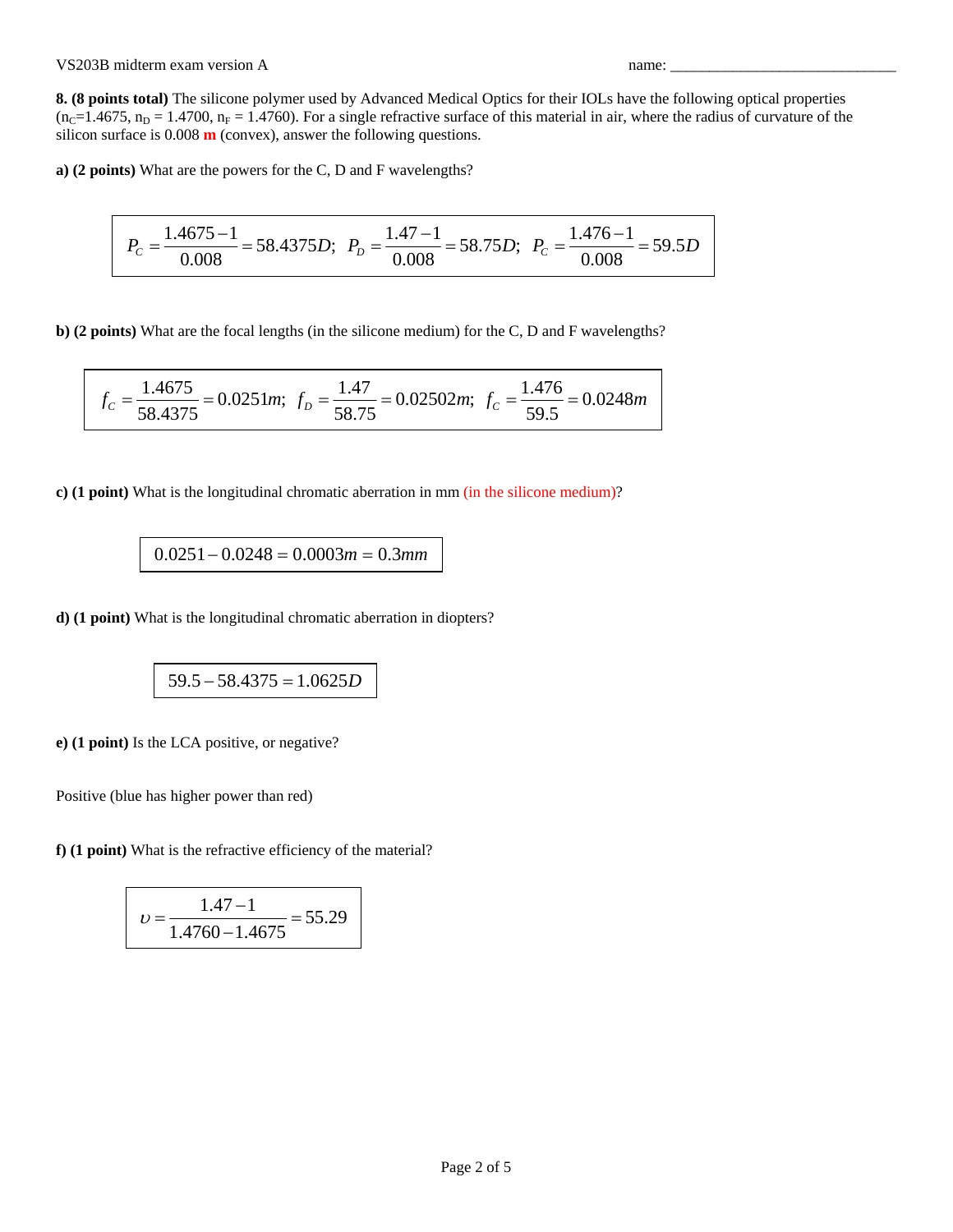## VS203B midterm exam version A name: \_\_\_\_\_\_\_\_\_\_\_\_\_\_\_\_\_\_\_\_\_\_\_\_\_\_\_\_\_

**9. (6 points total)** For the following two mutually coherent light waves:

$$
E_1 = 0.2 \times \sin\left(15,707,963 \times x - 3.543 \times 10^{15} t + 0\right)
$$
  

$$
E_2 = 0.5 \times \sin\left(15,707,963 \times x - 3.543 \times 10^{15} t + \frac{\pi}{2}\right)
$$

**a) (1 point)** What is the wavelength of light in the media?

$$
k = \frac{2\pi}{\lambda}; \Rightarrow \lambda = \frac{2\pi}{k} = 400nm
$$

**b) (1 point)** What is the frequency of light in the media?

$$
\omega = 2\pi f
$$
;  $\implies$   $f = \frac{\omega}{2\pi} = 5.63886 \times 10^{14}$ 

**c) (1 point)** What is the speed of the wave?

$$
V = \frac{\omega}{k} = 225,544,389 \ m/s
$$

**d) (1 point)** What is the index of refraction of the material they are traveling through?

$$
V = \frac{c}{n}; \quad \Rightarrow \quad n = \frac{c}{V} = 1.33
$$

**e) (1 point)** What would the wavelength be if the light were in a vacuum?

$$
\lambda_m = \frac{\lambda}{n}; \implies \lambda = n \times \lambda_m = 1.33 \times 400 = 532nm
$$

**f) (1 point)** What is the coherent intensity of the two waves?

$$
I = 0.2^2 + 0.5^2 + 2 \times (0.2) \times (0.5) \times \cos\left(\frac{\pi}{2}\right)
$$
  
= 0.04 + 0.25 + 0 = 0.29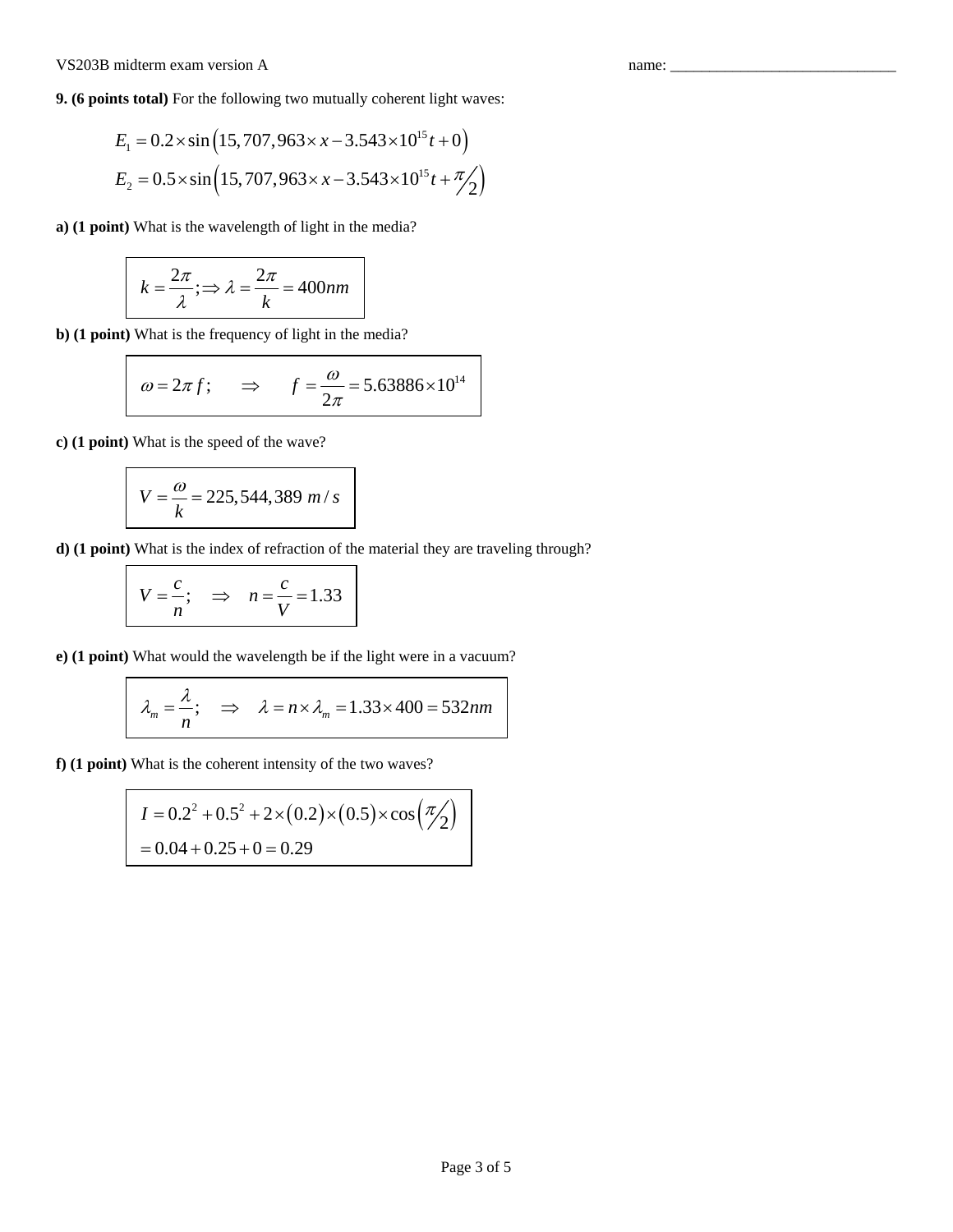VS203B midterm exam version A name:

**10. (12 points total)** Your boss has given you the specs for an antireflection coating and has specified the materials; acrylic (index of refraction = 1.28) and flint glass (index = 1.64), and the thickness (97.66 nm), but he forgot to tell you which material was for the lens and which material was for the coating. So, the only way to be sure is to do the calculations.

**a) (5 points)** What is the percentage reflectance of 500 nm light for a flint glass surface with a 97.66 nm thick acrylic coating?

$$
r_1 = \left| \frac{n_{ac} - n_{air}}{n_{ac} + n_{air}} \right| = \left| \frac{1.28 - 1}{1.28 + 1} \right| = \frac{0.28}{2.28} = 0.123
$$
\n
$$
r_2 = \left| \frac{n_{fg} - n_{ac}}{n_{fg} + n_g} \right| = \left| \frac{1.64 - 1.28}{1.64 + 1.28} \right| = \frac{0.36}{2.92} = 0.123
$$

 $\alpha_{1,2} = \frac{2 \times 97.66}{500} = 0.500 \Rightarrow$  convert to radians  $\Rightarrow 0.500 \times 2\pi = 3.1416$ 1.28  $\Delta waves_{12} = \frac{2 \times 97.66}{500} = 0.500 \Rightarrow$  convert to radians  $\Rightarrow 0.500 \times 2\pi = 3.1416$  *radians* 

$$
I_{\text{coherent}} = A_1^2 + A_2^2 + 2A_1A_2 \times \cos\left(p_1 - p_2\right) = 0.123^2 + 0.123^2 + 2 \times 0.123 \times 0.123 \times \cos\left(3.1416\right)
$$
  
= 0.00 = 0%

**b)** (5 points) What is the percentage reflectance of 500 nm light for an acrylic surface with a 97.66 nm thick coating of flint glass?

$$
r_1 = \left| \frac{n_{ac} - n_{air}}{n_{ac} + n_{air}} \right| = \left| \frac{1.64 - 1}{1.64 + 1} \right| = \frac{0.64}{2.64} = 0.242
$$
  
\n
$$
\Delta waves_{1,2} = \frac{2 \times 97.66}{500/1.64} = .6406 \Rightarrow \text{convert to radians} \Rightarrow .6406 \times 2\pi = 4.025 \text{ radians}
$$
  
\n
$$
r_2 = \left| \frac{n_{fg} - n_{ac}}{n_{fg} + n_g} \right| = \left| \frac{1.28 - 1.64}{1.64 + 1.28} \right| = \frac{0.36}{2.92} = 0.123
$$

but you need to add an additional  $\pi$  phase shift due to the reflections

$$
I_{\text{coherent}} = A_1^2 + A_2^2 + 2A_1A_2 \times \cos\left(p_1 - p_2\right) = 0.242^2 + 0.123^2 + 2 \times 0.242 \times 0.123 \times \cos\left(4.025 + \pi\right)
$$
  
= 0.1115 = 11.15%

**c) (1 point)** Was the thickness condition for total destructive interference met for either of these situations? If yes then which one? Yes, situation #a (acrylic on glass)

**d**) (1 point) Was the amplitude condition for total destructive interference met for either of these conditions? If yes, then which one?

Yes, situation #a (acrylic on glass)